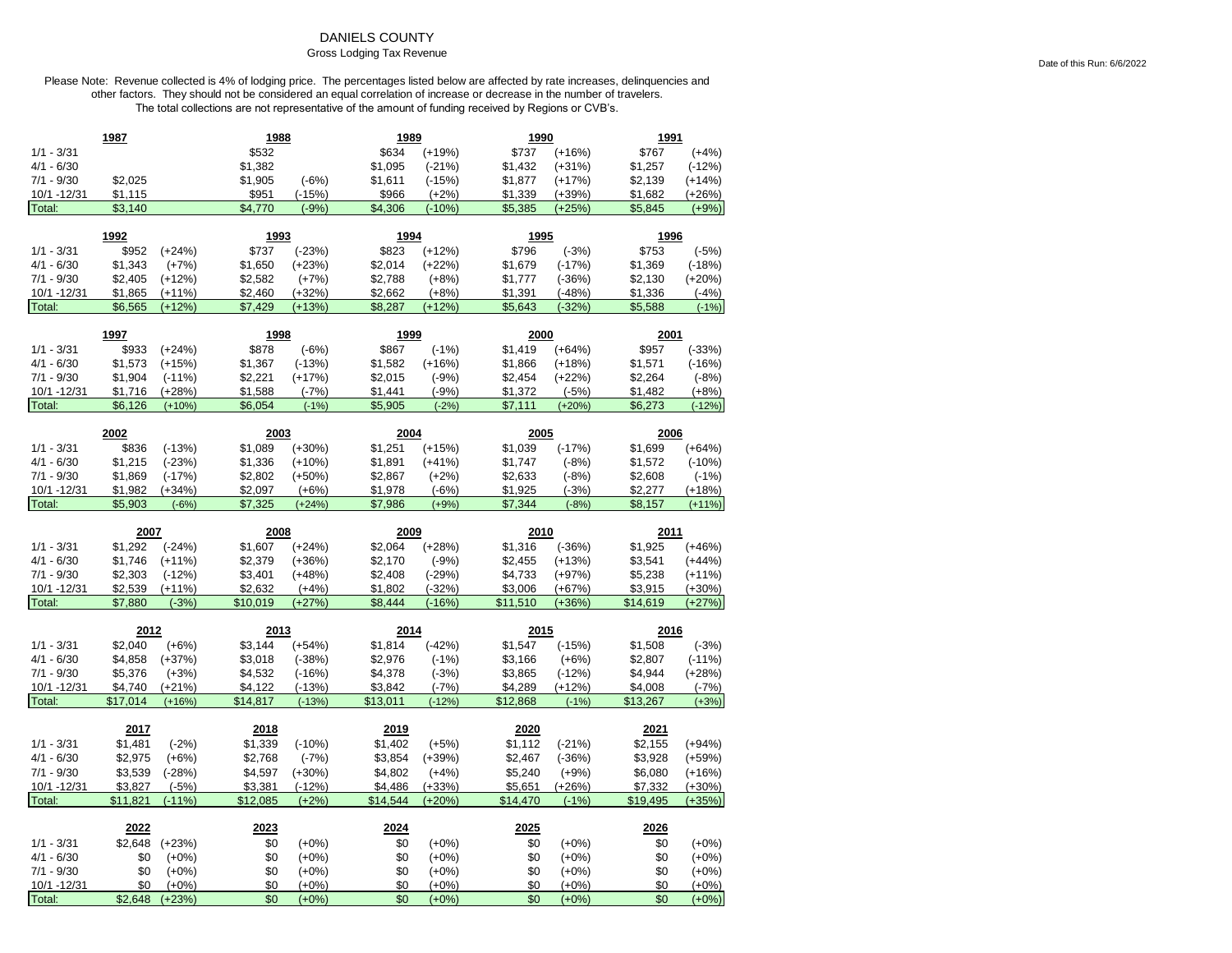## GARFIELD/MCCONE COUNTIES Gross Lodging Tax Revenue

|                              | 1987               |                      | 1988               |                     | 1989               |                     | 1990               |                     | 1991               |                     |
|------------------------------|--------------------|----------------------|--------------------|---------------------|--------------------|---------------------|--------------------|---------------------|--------------------|---------------------|
| $1/1 - 3/31$                 |                    |                      | \$176              |                     | \$165              | $(-6%)$             | \$181              | $(+10%)$            | \$787              | $(+335%)$           |
| $4/1 - 6/30$                 |                    |                      | \$585              |                     | \$713              | $(+22%)$            | \$688              | $(-4%)$             | \$1,498            | $(+118%)$           |
| $7/1 - 9/30$                 | \$628              |                      | \$681              | $(+8%)$             | \$880              | $(+29%)$            | \$1,421            | $(+61%)$            | \$2,344            | $(+65%)$            |
| 10/1 -12/31                  | \$779              |                      | \$741              | $(-5%)$             | \$869              | $(+17%)$            | \$1,730            | $(+99%)$            | \$2,189            | $(+27%)$            |
| Total:                       | \$1,407            |                      | \$2,183            | $(+1%)$             | \$2,627            | $(+20%)$            | \$4,020            | $(+53%)$            | \$6,818            | $(+70%)$            |
|                              | 1992               |                      | 1993               |                     | 1994               |                     | 1995               |                     | 1996               |                     |
|                              |                    |                      |                    |                     |                    |                     |                    |                     |                    |                     |
| $1/1 - 3/31$<br>$4/1 - 6/30$ | \$1,149<br>\$1,900 | $(+46%)$<br>$(+27%)$ | \$666<br>\$1,835   | $(-42%)$<br>$(-3%)$ | \$650              | $(-2%)$             | \$627<br>\$1,772   | $(-3%)$             | \$1,096<br>\$4,006 | $(+75%)$            |
| $7/1 - 9/30$                 |                    |                      |                    |                     | \$2,066            | $(+13%)$            |                    | $(-14%)$            |                    | $(+126%)$           |
| 10/1 - 12/31                 | \$2,361<br>\$1,806 | $(+1%)$<br>$(-17%)$  | \$2,564<br>\$2,180 | $(+9%)$<br>$(+21%)$ | \$2,338<br>\$2,452 | $(-9%)$<br>$(+13%)$ | \$2,721<br>\$2,571 | $(+16%)$<br>$(+5%)$ | \$3,153<br>\$2,787 | $(+16%)$<br>$(+8%)$ |
| Total:                       | \$7,216            | $(+6%)$              | \$7,244            | $(+0%)$             | \$7,507            | $(+4% )$            | \$7,690            | $(+2%)$             | \$11,042           | $(+44%)$            |
|                              |                    |                      |                    |                     |                    |                     |                    |                     |                    |                     |
|                              | 1997               |                      | 1998               |                     | 1999               |                     | 2000               |                     | 2001               |                     |
| $1/1 - 3/31$                 | \$1,045            | $(-5%)$              | \$709              | $(-32%)$            | \$781              | $(+10%)$            | \$584              | $(-25%)$            | \$827              | $(+42%)$            |
| $4/1 - 6/30$                 | \$1,984            | $(-50%)$             | \$2,748            | $(+39%)$            | \$3,286            | $(+20%)$            | \$2,820            | $(-14%)$            | \$3,049            | $(+8%)$             |
| $7/1 - 9/30$                 | \$3,836            | $(+22%)$             | \$3,716            | $(-3%)$             | \$2,844            | $(-23%)$            | \$4,441            | $(+56%)$            | \$3,701            | $(-17%)$            |
| 10/1 - 12/31                 | \$2,494            | $(-11%)$             | \$2,842            | $(+14%)$            | \$2,914            | $(+3%)$             | \$3,126            | $(+7%)$             | \$3,174            | $(+2%)$             |
| Total:                       | \$9,359            | $(-15%)$             | \$10,015           | $(+7%)$             | \$9,825            | $(-2%)$             | \$10,970           | $(+12%)$            | \$10,750           | $(-2%)$             |
|                              | 2002               |                      | 2003               |                     | 2004               |                     | 2005               |                     | 2006               |                     |
| $1/1 - 3/31$                 | \$861              | $(+4%)$              | \$891              | $(+3%)$             | \$994              | $(+11%)$            | \$1,157            | $(+16%)$            | \$758              | $(-34%)$            |
| $4/1 - 6/30$                 | \$3,786            | $(+24%)$             | \$3,413            | $(-10%)$            | \$3,157            | $(-7%)$             | \$4,052            | $(+28%)$            | \$3,391            | $(-16%)$            |
| $7/1 - 9/30$                 | \$4,097            | $(+11%)$             | \$4,612            | $(+13%)$            | \$4,970            | $(+8%)$             | \$4,604            | $(-7%)$             | \$5,006            | $(+9%)$             |
| 10/1 - 12/31                 | \$3,107            | $(-2%)$              | \$4,161            | $(+34%)$            | \$4,407            | $(+6%)$             | \$4,210            | $(-4%)$             | \$4,272            | $(+1%)$             |
| Total:                       | \$11,850           | $(+10%)$             | \$13,077           | $(+10%)$            | \$13,528           | $(+3%)$             | \$14,023           | $(+4%)$             | \$13,428           | $(-4%)$             |
|                              |                    |                      |                    |                     |                    |                     |                    |                     |                    |                     |
|                              |                    |                      |                    |                     |                    |                     |                    |                     |                    |                     |
|                              | 2007               |                      | 2008               |                     | 2009               |                     | 2010               |                     | 2011               |                     |
| $1/1 - 3/31$                 | \$1,572            | $(+107%)$            | \$957              | $(-39%)$            | \$1,484            | $(+55%)$            | \$1,103            | $(-26%)$            | \$1,105            | $(+0%)$             |
| $4/1 - 6/30$                 | \$3,461            | $(+2%)$              | \$3,995            | $(+15%)$            | \$4,748            | $(+19%)$            | \$4,457            | $(-6%)$             | \$3,141            | $(-30%)$            |
| $7/1 - 9/30$                 | \$4,717            | $(-6%)$              | \$5,859            | $(+24%)$            | \$5,352            | $(-9%)$             | \$6,084            | $(+14%)$            | \$4,846            | $(-20%)$            |
| 10/1 - 12/31                 | \$4,495            | $(+5%)$              | \$4,721            | $(+5%)$             | \$5,802            | $(+23%)$            | \$4,740            | $(-18%)$            | \$5,017            | $(+6%)$             |
| Total:                       | \$14,245           | $(+6%)$              | \$15,532           | $(+9%)$             | \$17,387           | $(+12%)$            | \$16,384           | $(-6%)$             | \$14,109           | $(-14%)$            |
|                              | 2012               |                      | 2013               |                     | 2014               |                     | 2015               |                     | 2016               |                     |
| $1/1 - 3/31$                 | \$1,741            | $(+58%)$             | \$1,945            | $(+12%)$            | \$2,165            | $(+11%)$            | \$2,234            | $(+3%)$             | \$1,952            | $(-13%)$            |
| 4/1 - 6/30                   | \$4,013            | $(+28%)$             | \$3,757            | $(-6%)$             | \$5,329            | $(+42%)$            | \$5,308            | $(-0%)$             | \$6,028            | $(+14%)$            |
| $7/1 - 9/30$                 | \$5,240            | $(+8%)$              | \$6,346            | $(+21%)$            | \$7,313            | (+15%)              | \$7,044            | $(-4%)$             | \$8,250            | $(+17%)$            |
| 10/1 - 12/31                 | \$4,263            | $(-15%)$             | \$4,502            | $(+6%)$             | \$5,482            | $(+22%)$            | \$5,633            | $(+3%)$             | \$5,949            | $(+6%)$             |
| Total:                       | \$15,256           | $(+8%)$              | \$16,550           | $(+8%)$             | \$20.289           | $(+23%)$            | \$20,219           | $(-0%)$             | \$22,179           | $(+10%)$            |
|                              | 2017               |                      | 2018               |                     | 2019               |                     | 2020               |                     | 2021               |                     |
| $1/1 - 3/31$                 | \$2,318            | $(+19%)$             | \$2,041            | $(-12%)$            | \$2,384            | $(+17%)$            | \$3,666            | $(+54%)$            | \$4,087            | $(+11%)$            |
| $4/1 - 6/30$                 | \$5,556            | $(-8%)$              | \$5,103            | $(-8%)$             | \$5,668            | $(+11%)$            | \$4,433            | $(-22%)$            | \$7,836            | $(+77%)$            |
| $7/1 - 9/30$                 | \$6,468            | $(-22%)$             | \$5,513            | $(-15%)$            | \$5,613            | $(+2%)$             | \$7,103            | $(+27%)$            | \$7,712            | $(+9%)$             |
| 10/1 - 12/31                 | \$6,626            | $(+11%)$             | \$7,422            | $(+12%)$            | \$6,907            | $(-7%)$             | \$7,530            | $(+9%)$             | \$6,233            | $(-17%)$            |
| Total:                       | \$20,968           | $(-5%)$              | \$20,078           | $(-4%)$             | \$20,572           | $(+2%)$             | \$22,731           | $(+10%)$            | \$25,867           | $(+14%)$            |
|                              |                    |                      |                    |                     |                    |                     |                    |                     |                    |                     |
|                              | 2022               |                      | 2023               |                     | 2024               |                     | 2025               |                     | 2026               |                     |
| $1/1 - 3/31$                 | \$2,987            | $(-27%)$             | \$0                | $(+0%)$             | \$0                | $(+0\%)$            | \$0                | $(+0%)$             | \$0                | $(+0%)$             |
| $4/1 - 6/30$                 | \$0                | $(+0%)$              | \$0                | $(+0%)$             | \$0                | $(+0%)$             | \$0                | $(+0%)$             | \$0                | $(+0\%)$            |
| $7/1 - 9/30$<br>10/1 - 12/31 | \$0<br>\$0         | $(+0%)$<br>$(+0%)$   | \$0<br>\$0         | $(+0%)$<br>$(+0%)$  | \$0<br>\$0         | $(+0%)$<br>$(+0%)$  | \$0<br>\$0         | $(+0%)$<br>$(+0%)$  | \$0<br>\$0         | $(+0%)$<br>$(+0%)$  |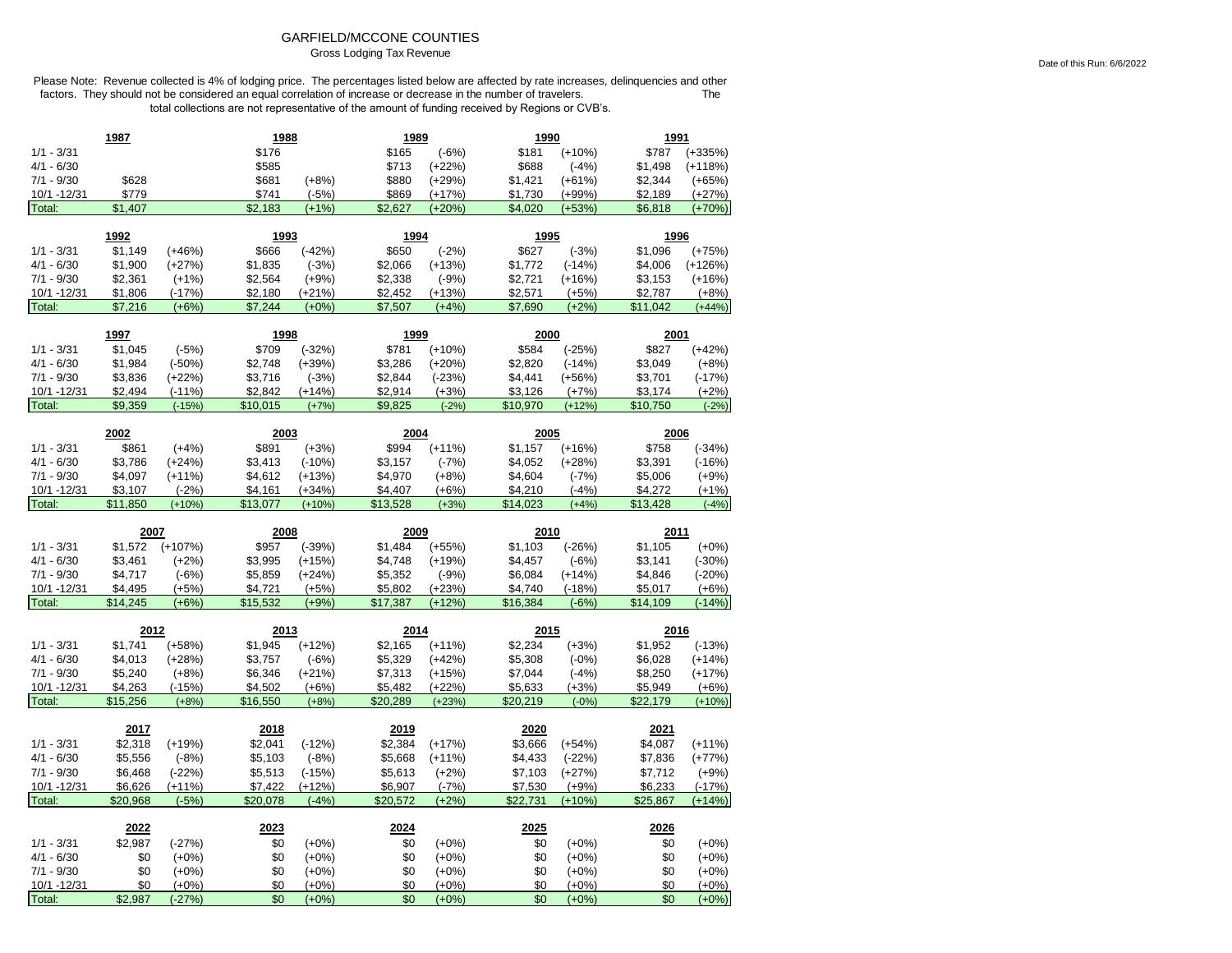## PHILLIPS COUNTY

# Gross Lodging Tax Revenue

|                       | 1987           |                     | 1988       |                    | 1989       |                    | 1990       |                    | 1991       |                    |
|-----------------------|----------------|---------------------|------------|--------------------|------------|--------------------|------------|--------------------|------------|--------------------|
| $1/1 - 3/31$          |                |                     | \$3,646    |                    | \$3,425    | $(-6%)$            | \$3,797    | $(+11%)$           | \$4,012    | $(+6%)$            |
| $4/1 - 6/30$          |                |                     | \$5,807    |                    | \$6,709    | $(+16%)$           | \$7,855    | $(+17%)$           | \$8,808    | $(+12%)$           |
| $7/1 - 9/30$          | \$7,887        |                     | \$8,045    | $(+2%)$            | \$9,847    | $(+22%)$           | \$10,290   | $(+4%)$            | \$12,654   | $(+23%)$           |
| 10/1 - 12/31          | \$5,901        |                     | \$6,088    | $(+3%)$            | \$6,353    | $(+4%)$            | \$6,585    | $(+4%)$            | \$8,549    | $(+30%)$           |
| Total:                | \$13,788       |                     | \$23,586   | $(+3%)$            | \$26,334   | $(+12%)$           | \$28,527   | $(+8%)$            | \$34,023   | $(+19%)$           |
|                       |                |                     |            |                    |            |                    |            |                    |            |                    |
|                       | 1992           |                     | 1993       |                    | 1994       |                    | 1995       |                    | 1996       |                    |
| $1/1 - 3/31$          | \$4,292        | $(+7%)$             | \$4,053    | $(-6%)$            | \$4,070    | $(+0%)$            | \$3,741    | $(-8%)$            | \$3,070    | $(-18%)$           |
| $4/1 - 6/30$          | \$8,930        | $(+1%)$             | \$6,955    | $(-22%)$           | \$7,495    | $(+8%)$            | \$8,201    | $(+9%)$            | \$7,439    | $(-9%)$            |
| $7/1 - 9/30$          | \$9,569        | $(-24%)$            | \$9,483    | $(-1%)$            | \$9,326    | $(-2%)$            | \$9,891    | $(+6%)$            | \$11,795   | $(+19%)$           |
| 10/1 -12/31           | \$7,157        | $(-16%)$            | \$7,693    | (+7%)              | \$8,025    | $(+4%)$            | \$8,412    | $(+5%)$            | \$8,839    | $(+5%)$            |
| Total:                | \$29,948       | $(-12%)$            | \$28,185   | $(-6%)$            | \$28,916   | $(+3%)$            | \$30,245   | $(+5%)$            | \$31,143   | $(+3%)$            |
|                       | 1997           |                     | 1998       |                    | 1999       |                    | 2000       |                    | 2001       |                    |
| $1/1 - 3/31$          | \$3,201        | $(+4%)$             | \$4,548    | $(+42%)$           | \$3,399    | $(-25%)$           | \$4,470    | $(+32%)$           | \$4,745    | $(+6%)$            |
| $4/1 - 6/30$          | \$7,993        | $(+7%)$             | \$7,188    | $(-10%)$           | \$6,325    | $(-12%)$           | \$7,002    | $(+11%)$           | \$6,977    | $(-0%)$            |
| $7/1 - 9/30$          | \$11,395       | $(-3%)$             | \$9,918    | $(-13%)$           | \$9,867    | $(-1%)$            | \$11,319   | $(+15%)$           | \$9,321    | $(-18%)$           |
| 10/1 -12/31           | \$8,669        | $(-2%)$             | \$6,755    | $(-22%)$           | \$7,373    | $(+9%)$            | \$8,078    | $(+10%)$           | \$7,976    | $(-1%)$            |
| Total:                | \$31,258       | $(+0%)$             | \$28,409   | $(-9%)$            | \$26,964   | $(-5%)$            | \$30,869   | $(+14%)$           | \$29,019   | $(-6%)$            |
|                       |                |                     |            |                    |            |                    |            |                    |            |                    |
|                       | 2002           |                     | 2003       |                    | 2004       |                    | 2005       |                    | 2006       |                    |
| $1/1 - 3/31$          | \$4,638        | $(-2%)$             | \$6,639    | $(+43%)$           | \$5,699    | $(-14%)$           | \$4,976    | $(-13%)$           | \$8,547    | $(+72%)$           |
| $4/1 - 6/30$          | \$6,748        | $(-3%)$             | \$10,497   | $(+56%)$           | \$10,021   | $(-5%)$            | \$9,714    | $(-3%)$            | \$10,227   | $(+5%)$            |
| $7/1 - 9/30$          | \$11,152       | $(+20%)$            | \$13,870   | $(+24%)$           | \$12,766   | $(-8%)$            | \$15,245   | $(+19%)$           | \$14,873   | $(-2%)$            |
| 10/1 -12/31           | \$10,696       | (+34%)              | \$10,932   | $(+2%)$            | \$11,786   | $(+8%)$            | \$11,989   | $(+2%)$            | \$14,067   | (+17%)             |
| Total:                | \$33,234       | $(+15%)$            | \$41,938   | $(+26%)$           | \$40,272   | $(-4%)$            | \$41,924   | $(+4%)$            | \$47,713   | $(+14%)$           |
|                       |                |                     |            |                    |            |                    |            |                    |            |                    |
|                       |                |                     |            |                    |            |                    |            |                    |            |                    |
|                       | 2007           |                     | 2008       |                    | 2009       |                    | 2010       |                    | 2011       |                    |
| $1/1 - 3/31$          | \$9,207        | $(+8%)$             | \$9,130    | $(-1%)$            | \$7,163    | $(-22%)$           | \$6,896    | $(-4%)$            | \$8,311    | $(+21%)$           |
| $4/1 - 6/30$          | \$11,857       | $(+16%)$            | \$9,906    | $(-16%)$           | \$10,414   | $(+5%)$            | \$12,707   | $(+22%)$           | \$11,487   | $(-10%)$           |
| $7/1 - 9/30$          | \$15,631       | $(+5%)$             | \$14,655   | $(-6%)$            | \$13,321   | $(-9%)$            | \$18,398   | $(+38%)$           | \$18,682   | $(+2%)$            |
| 10/1 -12/31           | \$12,888       | $(-8%)$             | \$11,916   | $(-8%)$            | \$10,896   | $(-9%)$            | \$15,682   | $(+44%)$           | \$13,158   | $(-16%)$           |
| Total:                | \$49,582       | $(+4%)$             | \$45,606   | $(-8%)$            | \$41,794   | $(-8%)$            | \$53,683   | $(+28%)$           | \$51,639   | $(-4%)$            |
|                       | 2012           |                     | 2013       |                    | 2014       |                    | 2015       |                    | 2016       |                    |
| $1/1 - 3/31$          | \$8,593        | $(+3%)$             | \$6,543    | $(-24%)$           | \$6,883    | $(+5%)$            | \$6,965    | $(+1%)$            | \$7,828    | $(+12%)$           |
| $4/1 - 6/30$          | \$10,453       | $(-9%)$             | \$11,761   | $(+13%)$           | \$14,393   | $(+22%)$           | \$15,018   | $(+4%)$            | \$15,921   | $(+6%)$            |
| $7/1 - 9/30$          | \$16,995       | $(-9%)$             | \$19,231   | (+13%)             | \$18,279   | $(-5%)$            | \$20,081   | $(+10%)$           | \$21,675   | $(+8%)$            |
| 10/1 - 12/31          | \$12,067       | $(-8%)$             | \$14,956   | $(+24%)$           | \$14,930   | $(-0%)$            | \$19,187   | $(+29%)$           | \$15,138   | $(-21%)$           |
| Total:                | \$48,109       | $(-7%)$             | \$52,490   | $(+9%)$            | \$54,485   | $(+4%)$            | \$61,251   | $(+12%)$           | \$60,561   | $(-1%)$            |
|                       |                |                     |            |                    |            |                    |            |                    |            |                    |
|                       | 2017           |                     | 2018       |                    | 2019       |                    | 2020       |                    | 2021       |                    |
| $1/1 - 3/31$          | \$5,659        | $(-28%)$            | \$5,855    | $(+3%)$            | \$7,397    | $(+26%)$           | \$7,577    | $(+2%)$            | \$7,070    | $(-7%)$            |
| $4/1 - 6/30$          | \$15,310       | $(-4%)$             | \$13,102   | $(-14%)$           | \$14,593   | $(+11%)$           | \$10,358   | $(-29%)$           | \$21,167   | $(+104%)$          |
| $7/1 - 9/30$          | \$17,323       | $(-20%)$            | \$22,064   | $(+27%)$           | \$20,101   | $(-9%)$            | \$20,646   | $(+3%)$            | \$21,397   | $(+4%)$            |
| 10/1 - 12/31          | \$15,290       | $(+1%)$             | \$18,104   | $(+18%)$           | \$16,362   | $(-10%)$           | \$19,776   | $(+21%)$           | \$18,483   | $(-7%)$            |
| Total:                | \$53.582       | $(-12%)$            | \$59.125   | $(+10%)$           | \$58,452   | $(-1%$             | \$58,357   | $(-0%$             | \$68.117   | $(+17%)$           |
|                       | 2022           |                     | 2023       |                    | 2024       |                    | 2025       |                    | 2026       |                    |
| $1/1 - 3/31$          | \$6,330        | $(-10%)$            | \$0        | $(+0%)$            | \$0        | $(+0%)$            | \$0        | $(+0%)$            | \$0        | $(+0%)$            |
| $4/1 - 6/30$          | \$0            | $(+0%)$             | \$0        | $(+0%)$            | \$0        | $(+0%)$            | \$0        | $(+0%)$            | \$0        | $(+0%)$            |
| $7/1 - 9/30$          | \$0            | $(+0%)$             | \$0        | $(+0%)$            | \$0        | $(+0%)$            | \$0        | $(+0%)$            | \$0        | $(+0%)$            |
| 10/1 -12/31<br>Total: | \$0<br>\$6,330 | $(+0%)$<br>$(-10%)$ | \$0<br>\$0 | $(+0%)$<br>$(+0%)$ | \$0<br>\$0 | $(+0%)$<br>$(+0%)$ | \$0<br>\$0 | $(+0%)$<br>$(+0%)$ | \$0<br>\$0 | $(+0%)$<br>$(+0%)$ |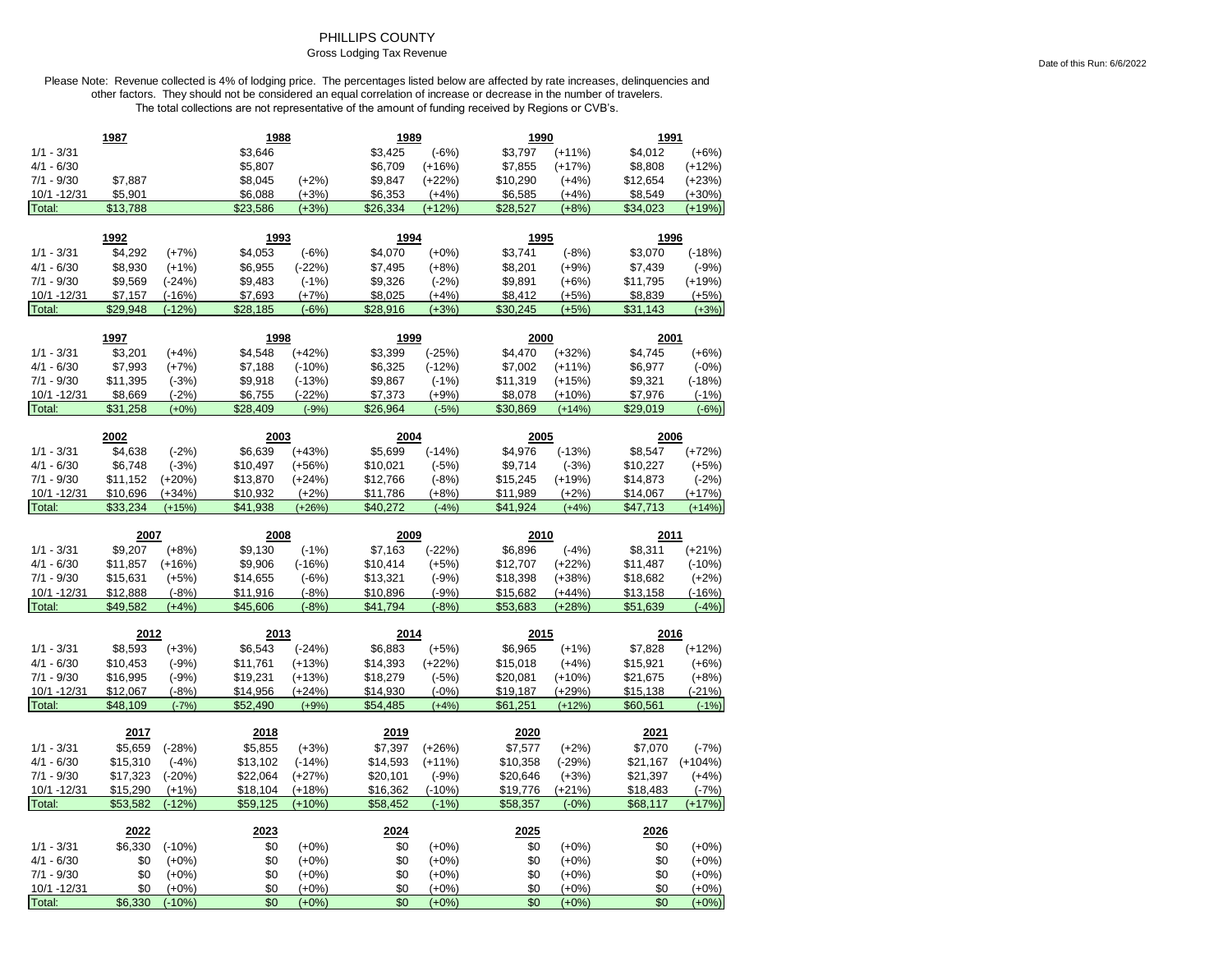## RICHLAND COUNTY

## Gross Lodging Tax Revenue

Please Note: Revenue collected is 4% of lodging price. The percentages listed below are affected by rate increases, delinquencies and other factors. They should not be considered an equal correlation of increase or decrease in the number of travelers. The total The total collections are not representative of the amount of funding received by Regions or CVB's.

|                        | 1987            |                     | 1988       |                    | 1989       |                    | 1990       |                    | 1991       |                    |
|------------------------|-----------------|---------------------|------------|--------------------|------------|--------------------|------------|--------------------|------------|--------------------|
| $1/1 - 3/31$           |                 |                     | \$5,176    |                    | \$4,394    | $(-15%)$           | \$4,044    | $(-8%)$            | \$4,000    | $(-1%)$            |
| $4/1 - 6/30$           |                 |                     | \$6,486    |                    | \$5,440    | $(-16%)$           | \$6,298    | $(+16%)$           | \$5,751    | $(-9%)$            |
| $7/1 - 9/30$           | \$6,536         |                     | \$5,698    | $(-13%)$           | \$6,625    | (+16%)             | \$6,475    | $(-2%)$            | \$7,276    | $(+12%)$           |
| 10/1 - 12/31           | \$6,218         |                     | \$4,553    | $(-27%)$           | \$4,700    | $(+3%)$            | \$4,605    | $(-2%)$            | \$5,317    | $(+15%)$           |
| Total:                 | \$12,754        |                     | \$21,913   | $(-20%)$           | \$21,159   | $(-3%)$            | \$21,422   | $(+1%)$            | \$22,344   | $(+4%)$            |
|                        | 1992            |                     | 1993       |                    | 1994       |                    | 1995       |                    | 1996       |                    |
| $1/1 - 3/31$           | \$4,838         | $(+21%)$            | \$4,747    | $(-2%)$            | \$5,251    | $(+11%)$           | \$5,054    | $(-4%)$            | \$6,790    | $(+34%)$           |
| $4/1 - 6/30$           | \$6,830         | $(+19%)$            | \$6,542    | $(-4%)$            | \$7,797    | $(+19%)$           | \$8,011    | $(+3%)$            | \$9,397    | $(+17%)$           |
| $7/1 - 9/30$           | \$8,438         | $(+16%)$            | \$8,193    | $(-3%)$            | \$9,501    | $(+16%)$           | \$10,222   | $(+8%)$            | \$10,624   | $(+4%)$            |
| 10/1 - 12/31           | \$5,933         | $(+12%)$            | \$6,256    | $(+5%)$            | \$6,605    | $(+6%)$            | \$11,458   | $(+73%)$           | \$10,243   | $(-11%)$           |
| Total:                 | \$26,039        | $(+17%)$            | \$25,738   | $(-1%)$            | \$29,154   | $(+13%)$           | \$34,745   | $(+19%)$           | \$37,054   | $(+7%)$            |
|                        |                 |                     |            |                    |            |                    |            |                    |            |                    |
|                        | 1997            |                     | 1998       |                    | 1999       |                    | 2000       |                    | 2001       |                    |
| $1/1 - 3/31$           | \$7,613         | $(+12%)$            | \$7,753    | $(+2%)$            | \$4,944    | $(-36%)$           | \$7,438    | $(+50%)$           | \$6,860    | $(-8%)$            |
| $4/1 - 6/30$           | \$10,441        | $(+11%)$            | \$9,574    | $(-8%)$            | \$8,012    | $(-16%)$           | \$8,408    | $(+5%)$            | \$8,975    | $(+7%)$            |
| $7/1 - 9/30$           | \$11,450        | $(+8%)$             | \$10,957   | $(-4%)$            | \$9,206    | $(-16%)$           | \$11,087   | $(+20%)$           | \$9,378    | $(-15%)$           |
| 10/1 - 12/31           | \$9,894         | $(-3%)$             | \$7,879    | $(-20%)$           | \$8,096    | $(+3%)$            | \$8,688    | $(+7%)$            | \$9,324    | $(+7%)$            |
| Total:                 | \$39,398        | $(+6%)$             | \$36,163   | $(-8%)$            | \$30,258   | $(-16%)$           | \$35,621   | $(+18%)$           | \$34,537   | $(-3%)$            |
|                        | 2002            |                     | 2003       |                    | 2004       |                    | 2005       |                    | 2006       |                    |
| $1/1 - 3/31$           | \$7,947         | $(+16%)$            | \$9,079    | $(+14%)$           | \$11,324   | $(+25%)$           | \$15,747   | $(+39%)$           | \$15,349   | $(-3%)$            |
| $4/1 - 6/30$           | \$10,166        | $(+13%)$            | \$12,157   | $(+20%)$           | \$14,849   | $(+22%)$           | \$17,436   | $(+17%)$           | \$19,259   | $(+10%)$           |
| $7/1 - 9/30$           | \$11,936        | $(+27%)$            | \$14,149   | $(+19%)$           | \$18,967   | $(+34%)$           | \$20,163   | $(+6%)$            | \$21,207   | $(+5%)$            |
| 10/1 - 12/31           | \$10,270        | $(+10%)$            | \$12,418   | $(+21%)$           | \$16,723   | $(+35%)$           | \$18,231   | $(+9%)$            | \$19,298   | $(+6%)$            |
| Total:                 | \$40,318        | $(+17%)$            | \$47,802   | $(+19%)$           | \$61,863   | $(+29%)$           | \$71,577   | $(+16%)$           | \$75,112   | $(+5%)$            |
|                        |                 |                     |            |                    |            |                    |            |                    |            |                    |
|                        | 2007            |                     | 2008       |                    | 2009       |                    | 2010       |                    | 2011       |                    |
| $1/1 - 3/31$           | \$15,784        | $(+3%)$             | \$18,568   | $(+18%)$           | \$23,089   | $(+24%)$           | \$21,811   | $(-6%)$            | \$26,351   | $(+21%)$           |
| $4/1 - 6/30$           | \$21,810        | $(+13%)$            | \$23,054   | $(+6%)$            | \$22,490   | $(-2%)$            | \$30,190   | (+34%)             | \$29,317   | $(-3%)$            |
| $7/1 - 9/30$           | \$20,126        | $(-5%)$             | \$28,751   | $(+43%)$           | \$27,364   | $(-5%)$            | \$28,980   | $(+6%)$            | \$33,448   | $(+15%)$           |
| 10/1 - 12/31           | \$18,163        | $(-6%)$             | \$25,893   | $(+43%)$           | \$23,439   | $(-9%)$            | \$24,406   | $(+4%)$            | \$31,865   | $(+31%)$           |
| Total:                 | \$75,883        | $(+1%)$             | \$96,266   | $(+27%)$           | \$96,383   | $(+0%)$            | \$105,388  | $(+9%)$            | \$120,982  | $(+15%)$           |
|                        | 2012            |                     | 2013       |                    | 2014       |                    | 2015       |                    | 2016       |                    |
| $1/1 - 3/31$           | \$32,969        | $(+25%)$            | \$103,251  | $(+213%)$          | \$78,717   | $(-24%)$           | \$72,437   | $(-8%)$            | \$40,608   | $(-44%)$           |
| $4/1 - 6/30$           | \$68,596        | $(+134%)$           | \$103,099  | $(+50%)$           | \$104,307  | $(+1%)$            | \$89,000   | $(-15%)$           | \$43,523   | $(-51%)$           |
| $7/1 - 9/30$           | \$116,273       | $(+248%)$           | \$110,205  | $(-5%)$            | \$135,620  | $(+23%)$           | \$86,292   | $(-36%)$           | \$48,029   | $(-44%)$           |
| 10/1 - 12/31           | \$112,635       | $(+253%)$           | \$105,862  | $(-6%)$            | \$119,942  | (+13%)             | \$58,792   | $(-51%)$           | \$39,138   | (-33%)             |
| Total:                 | \$330,473       | $(+173%)$           | \$422,417  | $(+28%)$           | \$438,586  | $(+4%)$            | \$306,521  | $(-30%)$           | \$171,298  | $(-44%)$           |
|                        | 2017            |                     | 2018       |                    | 2019       |                    | 2020       |                    | 2021       |                    |
| $1/1 - 3/31$           | \$29,415        | $(-28%)$            | \$22,956   | $(-22%)$           | \$26,822   | $(+17%)$           | \$26,097   | $(-3%)$            | \$21,206   | $(-19%)$           |
| $4/1 - 6/30$           | \$44,209        | $(+2%)$             | \$39,447   | $(-11%)$           | \$42,175   | $(+7%)$            | \$22,499   | $(-47%)$           | \$34,013   | $(+51%)$           |
| $7/1 - 9/30$           | \$40,122        | $(-16%)$            | \$37,870   | $(-6%)$            | \$56,219   | $(+48%)$           | \$29,015   | $(-48%)$           | \$37,071   | $(+28%)$           |
| 10/1 - 12/31           | \$27,684        | $(-29%)$            | \$32,705   | $(+18%)$           | \$39,767   | $(+22%)$           | \$25,114   | $(-37%)$           | \$31,363   | $(+25%)$           |
| Total:                 | \$141,430       | $(-17%)$            | \$132,978  | $(-6%)$            | \$164,983  | $(+24%)$           | \$102,724  | $(-38%)$           | \$123,652  | $(+20%)$           |
|                        |                 |                     |            |                    |            |                    |            |                    |            |                    |
|                        | 2022            |                     | 2023       |                    | 2024       |                    | 2025       |                    | 2026       |                    |
| $1/1 - 3/31$           | \$24,627        | $(+16%)$            | \$0        | $(+0%)$            | \$0        | $(+0%)$            | \$0        | $(+0%)$            | \$0        | $(+0\%)$           |
| $4/1 - 6/30$           | \$0             | $(+0%)$             | \$0        | $(+0%)$            | \$0        | $(+0%)$            | \$0        | $(+0%)$            | \$0        | $(+0%)$            |
| $7/1 - 9/30$           | \$0             | $(+0%)$             | \$0        | $(+0\%)$           | \$0        | $(+0%)$            | \$0        | $(+0\%)$           | \$0        | $(+0\%)$           |
| 10/1 - 12/31<br>Total: | \$0<br>\$24,627 | $(+0%)$<br>$(+16%)$ | \$0<br>\$0 | $(+0%)$<br>$(+0%)$ | \$0<br>\$0 | $(+0%)$<br>$(+0%)$ | \$0<br>\$0 | $(+0%)$<br>$(+0%)$ | \$0<br>\$0 | $(+0%)$<br>$(+0%)$ |
|                        |                 |                     |            |                    |            |                    |            |                    |            |                    |

Date of this Run: 6/6/2022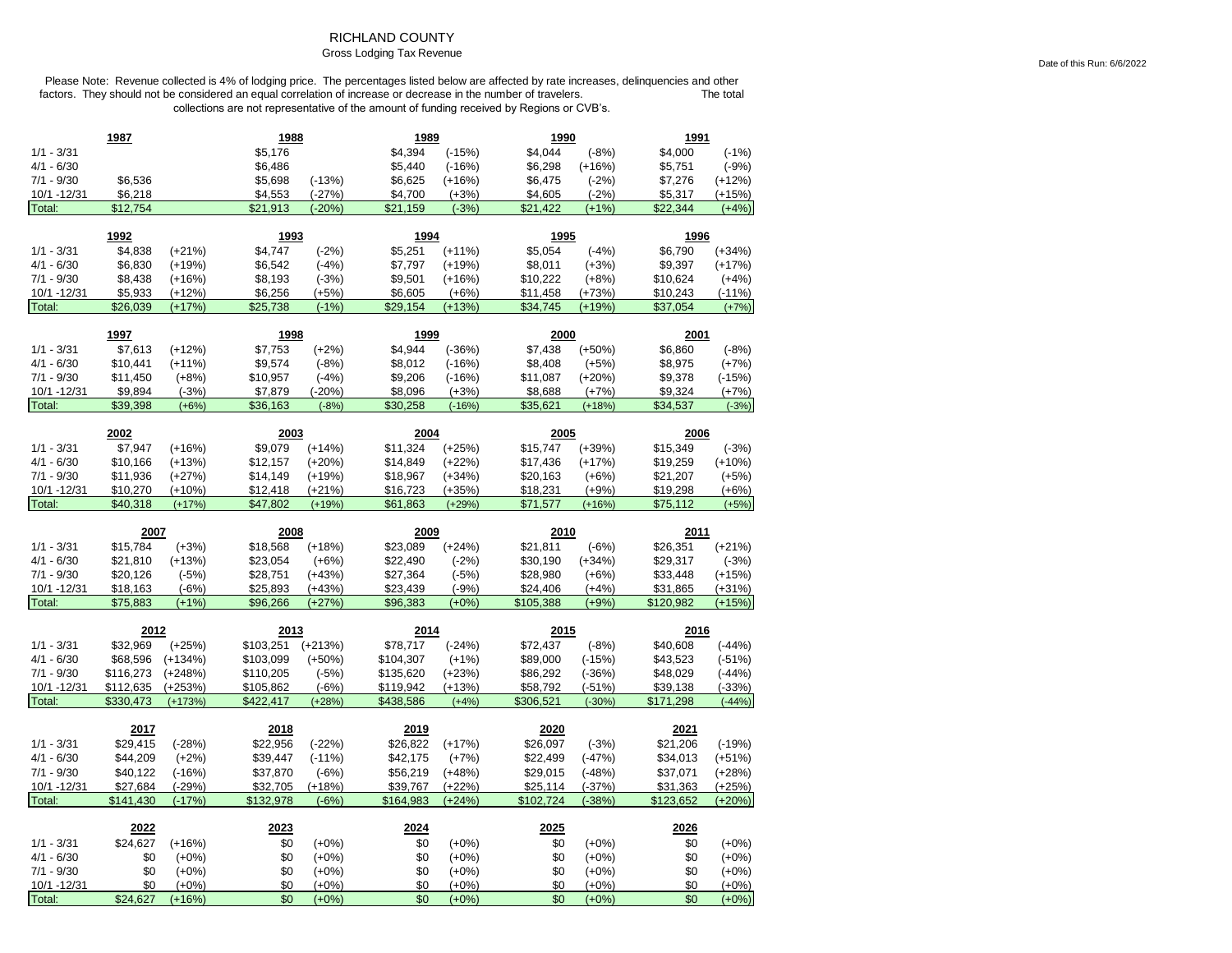# ROOSEVELT COUNTY

## Gross Lodging Tax Revenue

|                       | 1987                |                     | 1988                |                      | 1989                 |                     | 1990                |                      | 1991                |                     |
|-----------------------|---------------------|---------------------|---------------------|----------------------|----------------------|---------------------|---------------------|----------------------|---------------------|---------------------|
| $1/1 - 3/31$          |                     |                     | \$3,620             |                      | \$3,049              | $(-16%)$            | \$3,864             | $(+27%)$             | \$3,640             | $(-6%)$             |
| $4/1 - 6/30$          |                     |                     | \$4,812             |                      | \$4,849              | $(+1%)$             | \$5,481             | $(+13%)$             | \$5,957             | $(+9%)$             |
| $7/1 - 9/30$          | \$4,648             |                     | \$5,969             | $(+28%)$             | \$6,513              | $(+9%)$             | \$6,851             | $(+5%)$              | \$7,882             | $(+15%)$            |
| 10/1 -12/31           | \$2,899             |                     | \$3,981             | $(+37%)$             | \$4,370              | $(+10%)$            | \$3,944             | $(-10%)$             | \$4,376             | $(+11%)$            |
| Total:                | \$7,547             |                     | \$18,382            | $(+32%)$             | \$18,781             | $(+2%)$             | \$20,140            | $(+7%)$              | \$21,855            | $(+9%)$             |
|                       |                     |                     |                     |                      |                      |                     |                     |                      |                     |                     |
|                       | 1992                |                     | 1993                |                      | 1994                 |                     | 1995                |                      | 1996                |                     |
| $1/1 - 3/31$          | \$3,935             | $(+8%)$             | \$4,418             | $(+12%)$             | \$5,098              | $(+15%)$            | \$4,408             | $(-14%)$             | \$4,735             | $(+7%)$             |
| $4/1 - 6/30$          | \$6,084             | $(+2%)$             | \$6,744             | $(+11%)$             | \$7,610              | $(+13%)$            | \$8,319             | $(+9%)$              | \$8,182             | $(-2%)$             |
| $7/1 - 9/30$          | \$8,047             | $(+2%)$             | \$10,082            | $(+25%)$             | \$11,177             | $(+11%)$            | \$10,813            | $(-3%)$              | \$10,376            | $(-4%)$             |
| 10/1 -12/31<br>Total: | \$4,734<br>\$22,800 | $(+8%)$<br>$(+4%)$  | \$6,793<br>\$28,037 | (+44%)<br>$(+23%)$   | \$7,212<br>\$31,097  | $(+6%)$<br>$(+11%)$ | \$6,843<br>\$30,383 | $(-5%)$<br>$(-2%)$   | \$7,882<br>\$31,175 | $(+15%)$<br>$(+3%)$ |
|                       |                     |                     |                     |                      |                      |                     |                     |                      |                     |                     |
|                       | 1997                |                     | 1998                |                      | 1999                 |                     | 2000                |                      | 2001                |                     |
| $1/1 - 3/31$          | \$6,646             | $(+40%)$            | \$5,198             | $(-22%)$             | \$4,504              | $(-13%)$            | \$5,549             | $(+23%)$             | \$5,758             | $(+4%)$             |
| $4/1 - 6/30$          | \$10,258            | $(+25%)$            | \$8,807             | $(-14%)$             | \$7,933              | $(-10%)$            | \$9,764             | $(+23%)$             | \$7,667             | $(-21%)$            |
| $7/1 - 9/30$          | \$11,607            | $(+12%)$            | \$12,286            | $(+6%)$              | \$11,449             | $(-7%)$             | \$12,152            | $(+6%)$              | \$13,436            | $(+11%)$            |
| 10/1 -12/31           | \$7,012             | $(-11%)$            | \$6,647             | $(-5%)$              | \$7,818              | $(+18%)$            | \$7,742             | $(-1%)$              | \$8,319             | $(+7%)$             |
| Total:                | \$35,523            | $(+14%)$            | \$32,938            | $(-7%)$              | \$31.704             | $(-4%)$             | \$35,207            | $(+11%)$             | \$35,181            | $(-0%)$             |
|                       |                     |                     |                     |                      |                      |                     |                     |                      |                     |                     |
|                       | 2002                |                     | 2003                |                      | 2004                 |                     | 2005                |                      | 2006                |                     |
| $1/1 - 3/31$          | \$5,628             | $(-2%)$             | \$5,775             | $(+3%)$              | \$5,307              | $(-8%)$             | \$6,059             | $(+14%)$             | \$7,956             | $(+31%)$            |
| $4/1 - 6/30$          | \$9,932             | $(+30%)$            | \$9,862             | $(-1%)$              | \$10,337             | $(+5%)$             | \$9,368             | $(-9%)$              | \$10,814            | $(+15%)$            |
| $7/1 - 9/30$          | \$12,421            | $(-8%)$             | \$9,257             | $(-25%)$             | \$13,340             | $(+44%)$            | \$14,321            | $(+7%)$              | \$15,340            | $(+7%)$             |
| 10/1 - 12/31          | \$6,916             | $(-17%)$            | \$7,446             | $(+8%)$              | \$9,491              | $(+27%)$            | \$10,862            | $(+14%)$             | \$8,988             | $(-17%)$            |
| Total:                | \$34,897            | $(-1%)$             | \$32,339            | $(-7%)$              | \$38.474             | $(+19%)$            | \$40,610            | $(+6%)$              | \$43,098            | $(+6%)$             |
|                       |                     |                     |                     |                      |                      |                     |                     |                      |                     |                     |
|                       |                     |                     |                     |                      |                      |                     |                     |                      |                     |                     |
|                       | 2007                |                     | 2008                |                      | 2009                 |                     | 2010                |                      | 2011                |                     |
| $1/1 - 3/31$          | \$6,695             | $(-16%)$            | \$7,502             | $(+12%)$             | \$8,348              | $(+11%)$            | \$11,524            | $(+38%)$             | \$15,068            | $(+31%)$            |
| $4/1 - 6/30$          | \$10,033            | $(-7%)$             | \$11,253            | $(+12%)$             | \$13,579             | $(+21%)$            | \$14,993            | $(+10%)$             | \$21,611            | $(+44%)$            |
| $7/1 - 9/30$          | \$13,815            | $(-10%)$            | \$14,651            | $(+6%)$              | \$17,684             | $(+21%)$            | \$20,728            | $(+17%)$             | \$24,137            | $(+16%)$            |
| 10/1 - 12/31          | \$11,772            | $(+31%)$            | \$11,686            | $(-1%)$              | \$14,241             | $(+22%)$            | \$17,315            | $(+22%)$             | \$21,807            | $(+26%)$            |
| Total:                | \$42,316            | $(-2%)$             | \$45,092            | $(+7%)$              | \$53,852             | $(+19%)$            | \$64,560            | $(+20%)$             | \$82,623            | $(+28%)$            |
|                       |                     |                     |                     |                      |                      |                     |                     |                      |                     |                     |
|                       | 2012                |                     | 2013                |                      | 2014                 |                     | 2015                |                      | 2016                |                     |
| $1/1 - 3/31$          | \$21,108            | $(+40%)$            | \$17,266            | $(-18%)$             | \$14,976             | $(-13%)$            | \$16,162            | $(+8%)$              | \$11,540            | $(-29%)$            |
| $4/1 - 6/30$          | \$22,278            | $(+3%)$             | \$20,590            | $(-8%)$              | \$23,004             | $(+12%)$            | \$20,303            | $(-12%)$             | \$15,828            | $(-22%)$            |
| $7/1 - 9/30$          | \$26,133            | $(+8%)$             | \$26,906            | $(+3%)$              | \$27,151             | $(+1%)$             | \$29,069            | $(+7%)$              | \$23,432            | $(-19%)$            |
| 10/1 - 12/31          | \$19,717            | $(-10%)$            | \$20,766            | $(+5%)$              | \$20,771             | $(+0%)$             | \$21,460            | $(+3%)$              | \$14,925            | $(-30%)$            |
| Total:                | \$89,236            | $(+8%)$             | \$85,528            | $(-4%)$              | \$85,902             | $(+0%)$             | \$86,994            | $(+1%)$              | \$65,726            | $(-24%)$            |
|                       | 2017                |                     | 2018                |                      | 2019                 |                     | 2020                |                      | 2021                |                     |
| $1/1 - 3/31$          | \$11,775            |                     | \$9,489             |                      | \$8,547              | $(-10%)$            |                     |                      | \$10,094            | $(+33%)$            |
| $4/1 - 6/30$          | \$18,439            | $(+2%)$<br>$(+17%)$ | \$15,974            | $(-19%)$<br>$(-13%)$ |                      | $(+16%)$            | \$7,599<br>\$9,856  | $(-11%)$<br>$(-47%)$ | \$17,506            | $(+78%)$            |
| $7/1 - 9/30$          | \$23,590            | $(+1%)$             | \$20,121            | $(-15%)$             | \$18,529<br>\$20,324 |                     | \$15,609            | $(-23%)$             | \$18,635            | $(+19%)$            |
| 10/1 -12/31           | \$14,813            | $(-1%)$             | \$15,227            | $(+3%)$              | \$16,124             | $(+1%)$<br>$(+6%)$  | \$11,636            | $(-28%)$             | \$16,981            | $(+46%)$            |
| Total:                | \$68,618            | $(+4%)$             | \$60,811            | $(-11%)$             | \$63,524             | $(+4%)$             | \$44,700            | $(-30%)$             | \$63,216            | $(+41%)$            |
|                       |                     |                     |                     |                      |                      |                     |                     |                      |                     |                     |
|                       | 2022                |                     | 2023                |                      | 2024                 |                     | 2025                |                      | 2026                |                     |
| $1/1 - 3/31$          | \$9,651             | $(-4%)$             | \$0                 | $(+0%)$              | \$0                  | $(+0%)$             | \$0                 | $(+0%)$              | \$0                 | $(+0%)$             |
| $4/1 - 6/30$          | \$0                 | $(+0%)$             | \$0                 | $(+0%)$              | \$0                  | $(+0%)$             | \$0                 | $(+0%)$              | \$0                 | $(+0%)$             |
| $7/1 - 9/30$          | \$0                 | $(+0\%)$            | \$0                 | $(+0%)$              | \$0                  | $(+0\%)$            | \$0                 | $(+0%)$              | \$0                 | $(+0%)$             |
| 10/1 -12/31<br>Total: | \$0<br>\$9,651      | $(+0%)$<br>$(-4%)$  | \$0<br>\$0          | $(+0%)$<br>$(+0%)$   | \$0<br>\$0           | $(+0%)$<br>$(+0%)$  | \$0<br>\$0          | $(+0%)$<br>$(+0%)$   | \$0<br>\$0          | $(+0%)$<br>$(+0%)$  |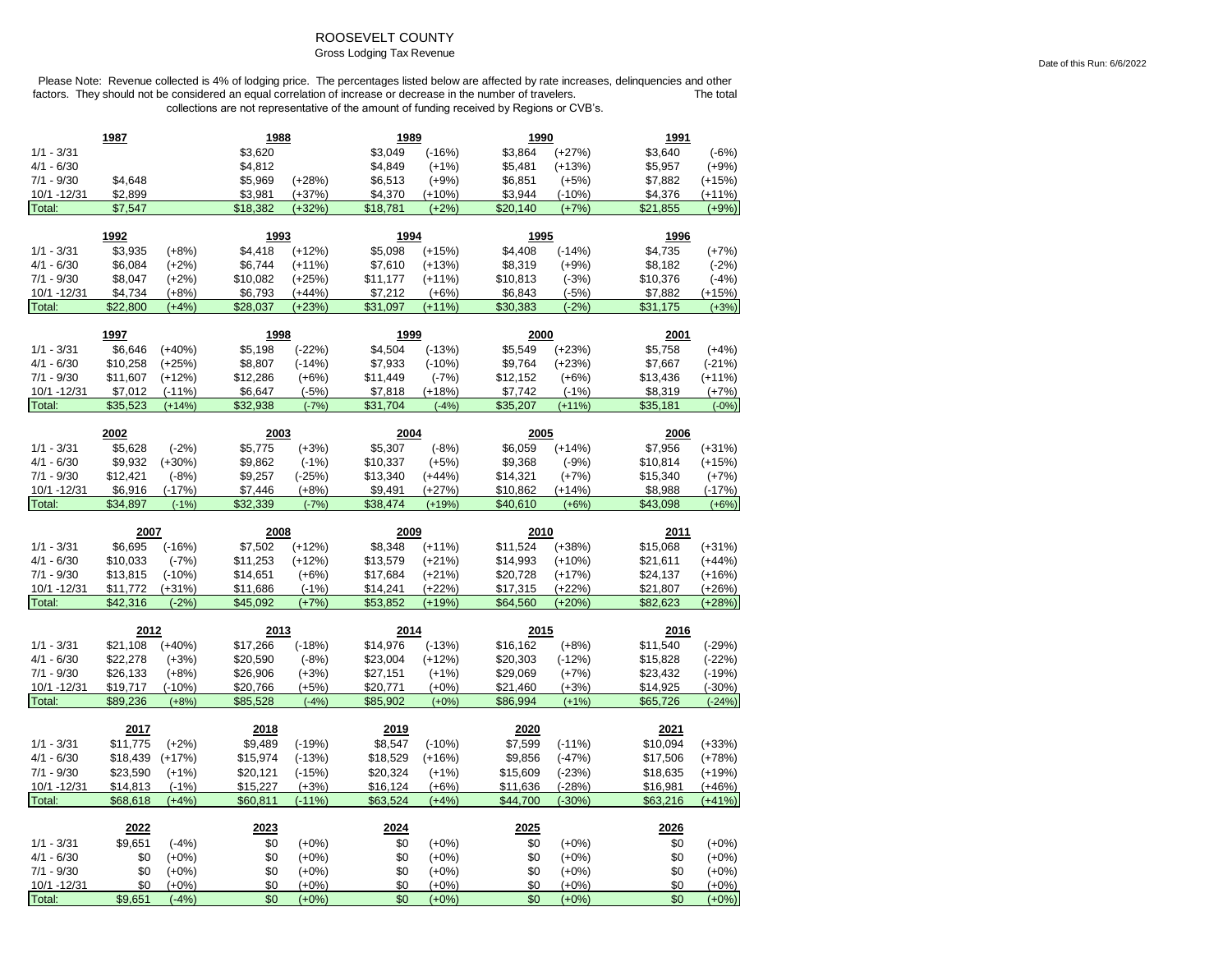# SHERIDAN COUNTY

## Gross Lodging Tax Revenue

|                              | 1987                 |                      | 1988                 |                      | 1989                 |                      | 1990            |                      | 1991            |                     |
|------------------------------|----------------------|----------------------|----------------------|----------------------|----------------------|----------------------|-----------------|----------------------|-----------------|---------------------|
| $1/1 - 3/31$                 |                      |                      | \$2,536              |                      | \$2,386              | $(-6%)$              | \$2,292         | $(-4%)$              | \$2,660         | $(+16%)$            |
| $4/1 - 6/30$                 |                      |                      | \$3,473              |                      | \$3,826              | $(+10%)$             | \$3,831         | $(+0%)$              | \$4,141         | $(+8%)$             |
| $7/1 - 9/30$                 | \$5,009              |                      | \$4,885              | $(-2%)$              | \$4,194              | $(-14%)$             | \$5,550         | $(+32%)$             | \$5,640         | $(+2%)$             |
| 10/1 -12/31                  | \$3,654              |                      | \$3,712              | $(+2%)$              | \$3,308              | $(-11%)$             | \$4,015         | $(+21%)$             | \$4,657         | (+16%)              |
| Total:                       | \$8,663              |                      | \$14,606             | $(-1%)$              | \$13,714             | $(-6%)$              | \$15,688        | $(+14%)$             | \$17,098        | $(+9%)$             |
|                              | 1992                 |                      |                      |                      | 1994                 |                      | 1995            |                      | 1996            |                     |
|                              | \$2,649              | $(-0%)$              | 1993<br>\$2,565      | $(-3%)$              | \$2,415              | $(-6%)$              | \$2,502         | $(+4%)$              | \$2,775         | $(+11%)$            |
| $1/1 - 3/31$<br>$4/1 - 6/30$ | \$4,146              |                      | \$4,520              |                      | \$4,236              |                      | \$3,436         | $(-19%)$             | \$4,174         |                     |
| $7/1 - 9/30$                 | \$5,670              | $(+0\%)$             | \$5,731              | $(+9%)$              | \$4,766              | $(-6%)$              | \$4,019         |                      | \$4,274         | $(+21%)$<br>$(+6%)$ |
| 10/1 -12/31                  | \$4,727              | $(+1%)$<br>$(+2%)$   | \$6,098              | $(+1%)$<br>$(+29%)$  | \$5,123              | $(-17%)$<br>$(-16%)$ | \$5,996         | $(-16%)$<br>$(+17%)$ | \$4,411         | $(-26%)$            |
| Total:                       | \$17,192             | $(+1%)$              | \$18,913             | $(+10%)$             | \$16,540             | $(-13%)$             | \$15,953        | $(-4%)$              | \$15,634        | $(-2%)$             |
|                              |                      |                      |                      |                      |                      |                      |                 |                      |                 |                     |
|                              | 1997                 |                      | 1998                 |                      | 1999                 |                      | 2000            |                      | 2001            |                     |
| $1/1 - 3/31$                 | \$5,409              | $(+95%)$             | \$3,241              | $(-40%)$             | \$2,290              | $(-29%)$             | \$2,484         | $(+8%)$              | \$4,533         | $(+82%)$            |
| $4/1 - 6/30$                 | \$6,334              | $(+52%)$             | \$5,498              | $(-13%)$             | \$4,646              | $(-15%)$             | \$5,392         | $(+16%)$             | \$4,135         | $(-23%)$            |
| $7/1 - 9/30$                 | \$7,318              | $(+71%)$             | \$5,220              | $(-29%)$             | \$6,912              | $(+32%)$             | \$5,286         | $(-24%)$             | \$5,207         | $(-1%)$             |
| 10/1 -12/31                  | \$5,083              | $(+15%)$             | \$3,840              | $(-24%)$             | \$4,779              | $(+24%)$             | \$6,892         | $(+44%)$             | \$5,314         | $(-23%)$            |
| Total:                       | \$24,144             | $(+54%)$             | \$17,799             | $(-26%)$             | \$18,627             | $(+5%)$              | \$20,054        | $(+8%)$              | \$19,189        | $(-4%)$             |
|                              | 2002                 |                      | 2003                 |                      | 2004                 |                      | 2005            |                      | 2006            |                     |
| $1/1 - 3/31$                 | \$2,735              | $(-40%)$             | \$2,638              | $(-4%)$              | \$2,660              | $(+1%)$              | \$2,496         | $(-6%)$              | \$3,299         | $(+32%)$            |
| $4/1 - 6/30$                 | \$4,029              | $(-3%)$              | \$4,889              | $(+21%)$             | \$4,673              | $(-4%)$              | \$4,811         | $(+3%)$              | \$6,920         | $(+44%)$            |
| $7/1 - 9/30$                 | \$5,926              | $(+14%)$             | \$6,618              | $(+12%)$             | \$6,408              | $(-3%)$              | \$6,899         | $(+8%)$              | \$6,605         | $(-4%)$             |
| 10/1 - 12/31                 | \$4,624              | $(-13%)$             | \$5,267              | (+14%)               | \$5,183              | $(-2%)$              | \$6,398         | $(+23%)$             | \$5,959         | $(-7%)$             |
| Total:                       | \$17,314             | $(-10%)$             | \$19,412             | $(+12%)$             | \$18,924             | $(-3%)$              | \$20,604        | $(+9%)$              | \$22,784        | $(+11%)$            |
|                              |                      |                      |                      |                      |                      |                      |                 |                      |                 |                     |
|                              |                      |                      |                      |                      |                      |                      |                 |                      |                 |                     |
|                              | 2007                 |                      | 2008                 |                      | 2009                 |                      | 2010            |                      | 2011            |                     |
| $1/1 - 3/31$                 | \$3,093              | $(-6%)$              | \$3,746              | $(+21%)$             | \$3,905              | $(+4%)$              | \$5,152         | $(+32%)$             | \$12,412        | $(+141%)$           |
| $4/1 - 6/30$                 | \$5,201              | $(-25%)$             | \$7,179              | $(+38%)$             | \$5,467              | $(-24%)$             | \$11,462        | $(+110%)$            | \$12,632        | $(+10%)$            |
| $7/1 - 9/30$                 | \$7,344              | $(+11%)$             | \$9,579              | $(+30%)$             | \$7,194              | $(-25%)$             | \$13,533        | $(+88%)$             | \$15,588        | $(+15%)$            |
| 10/1 - 12/31                 | \$7,688              | $(+29%)$             | \$9,973              | $(+30%)$             | \$6,944              | $(-30%)$             | \$10,625        | $(+53%)$             | \$15,939        | $(+50%)$            |
| Total:                       | \$23,326             | $(+2%)$              | \$30,476             | $(+31%)$             | \$23,509             | $(-23%)$             | \$40,772        | $(+73%)$             | \$56,571        | $(+39%)$            |
|                              |                      |                      |                      |                      |                      |                      |                 |                      |                 |                     |
| $1/1 - 3/31$                 | 2012<br>\$15,040     |                      | 2013                 |                      | 2014                 |                      | 2015<br>\$8,896 |                      | 2016<br>\$5,048 | $(-43%)$            |
| $4/1 - 6/30$                 | \$24,866             | $(+21%)$<br>$(+97%)$ | \$27,481<br>\$16,222 | $(+83%)$<br>$(-35%)$ | \$11,597<br>\$18,351 | $(-58%)$<br>$(+13%)$ | \$10,485        | $(-23%)$<br>$(-43%)$ | \$13,967        | $(+33%)$            |
| $7/1 - 9/30$                 |                      |                      | \$21,682             | $(-21%)$             | \$20,772             |                      | \$14,084        |                      | \$12,325        | $(-12%)$            |
| 10/1 - 12/31                 | \$27,532<br>\$24,251 | $(+77%)$<br>$(+52%)$ | \$21,699             | $(-11%)$             | \$23,121             | $(-4%)$<br>$(+7%)$   | \$14,100        | $(-32%)$<br>$(-39%)$ | \$11,408        | $(-19%)$            |
| Total:                       | \$91,690             | $(+62%)$             | \$87,084             | $(-5%)$              | \$73,841             | $(-15%)$             | \$47,564        | $(-36%)$             | \$42,748        | $(-10%)$            |
|                              |                      |                      |                      |                      |                      |                      |                 |                      |                 |                     |
|                              | 2017                 |                      | 2018                 |                      | 2019                 |                      | 2020            |                      | 2021            |                     |
| $1/1 - 3/31$                 | \$5,211              | $(+3%)$              | \$4,074              | $(-22%)$             | \$5,992              | $(+47%)$             | \$3,542         | $(-41%)$             | \$3,597         | $(+2%)$             |
| $4/1 - 6/30$                 | \$6,956              | $(-50%)$             | \$5,683              | $(-18%)$             | \$9,066              | $(+60%)$             | \$6,108         | $(-33%)$             | \$10,476        | $(+72%)$            |
| $7/1 - 9/30$                 | \$8,661              | $(-30%)$             | \$10,286             | $(+19%)$             | \$9,590              | $(-7%)$              | \$10,912        | $(+14%)$             | \$12,609        | $(+16%)$            |
| 10/1 -12/31                  | \$9,934              | $(-13%)$             | \$8,681              | $(-13%)$             | \$9,949              | $(+15%)$             | \$12,128        | $(+22%)$             | \$12,293        | $(+1%)$             |
| Total:                       | \$30.762             | $(-28%)$             | \$28.724             | $(-7%)$              | \$34.597             | $(+20%)$             | \$32.690        | $(-6%)$              | \$38.975        | $(+19%)$            |
|                              | 2022                 |                      | 2023                 |                      | 2024                 |                      | 2025            |                      | 2026            |                     |
| $1/1 - 3/31$                 | \$5,642              | $(+57%)$             | \$0                  | $(+0%)$              | \$0                  | $(+0\%)$             | \$0             | $(+0%)$              | \$0             | $(+0%)$             |
| $4/1 - 6/30$                 | \$0                  | $(+0%)$              | \$0                  | $(+0%)$              | \$0                  | $(+0%)$              | \$0             | $(+0%)$              | \$0             | $(+0%)$             |
| $7/1 - 9/30$                 | \$0                  | $(+0%)$              | \$0                  | $(+0%)$              | \$0                  | $(+0%)$              | \$0             | $(+0%)$              | \$0             | $(+0%)$             |
| 10/1 - 12/31                 | \$0<br>\$5,642       | $(+0%)$<br>$(+57%)$  | \$0<br>\$0           | $(+0%)$              | \$0<br>\$0           | $(+0%)$              | \$0<br>\$0      | $(+0%)$              | \$0             | $(+0%)$             |